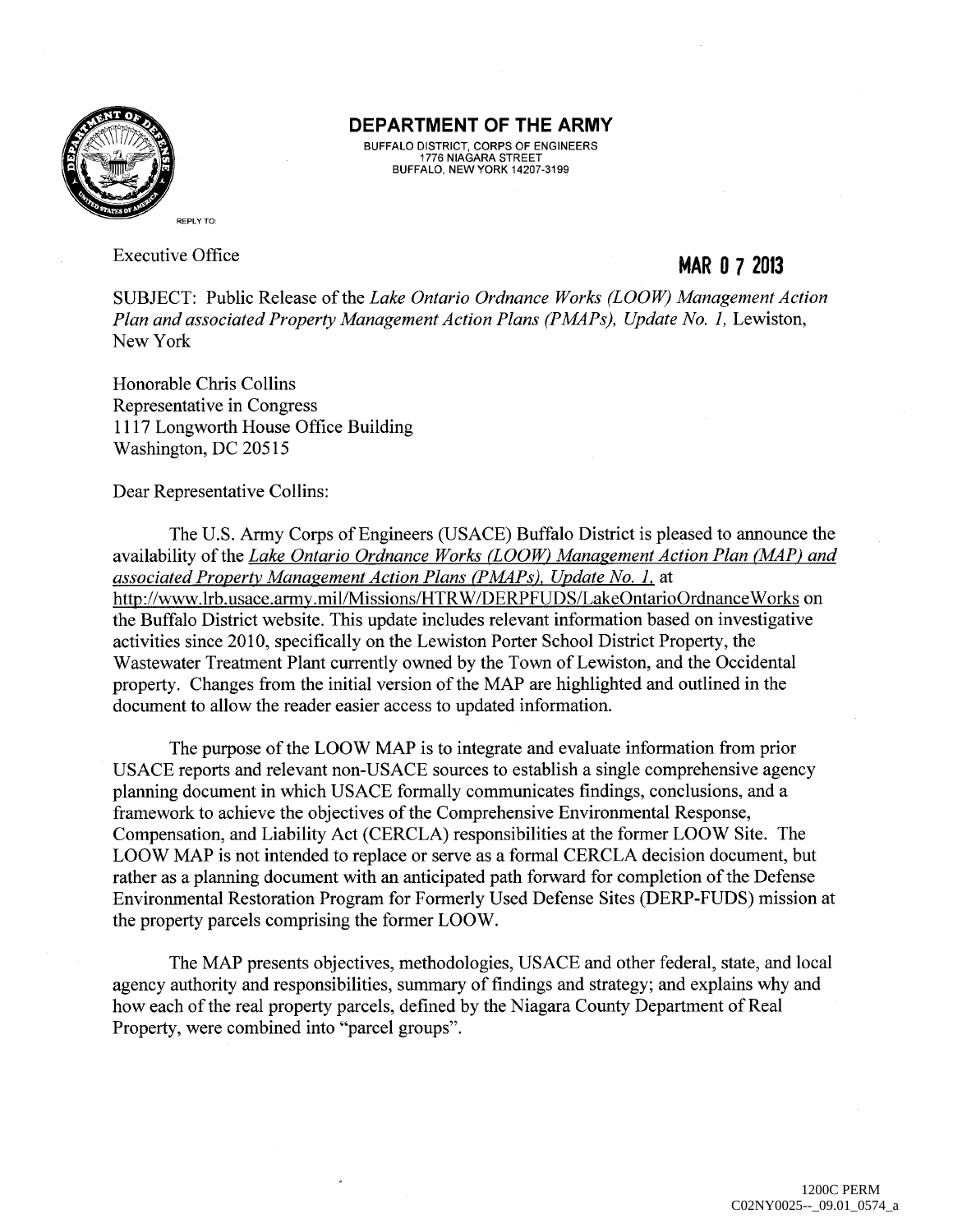Office: Executive Office -2-Subject: Public Release of the LOOW MAP and associated PMAPs, Update No. 1

For the MAP, a "parcel group" has been defined as a single parcel or multiple parcels with similar characteristics with regard to FUDS property eligibility, location relative to the developed area of LOOW, ownership, known or suspected DoD impacts, and land use. It is the unit for which each PMAP was developed, and for which findings, conclusions, and strategies for eventual closure are presented.

Because the MAP is a management tool, the USACE plans to update the MAP regularly, and to issue updates to those PMAPs that incurred significant change in strategy or status from the previous submittal. This update includes a summary of the two comments received from the community and stakeholders.

A copy of this letter is being furnished to your Williamsville office. This letter is also being distributed to the attached list of elected officials, agency representatives, and property owners. If you require additional information on our project at the former LOOW Site, please contact Mr. Mick Senus, DERP-FUDS Project Manager for the former LOOW Site, at (716) 879-4309.

Sincerely,

 $\Delta w$  $\sim$   $\sim$   $\sim$ 

Lieutenant Colonel, Corps of Engineers District Commander

Enclosure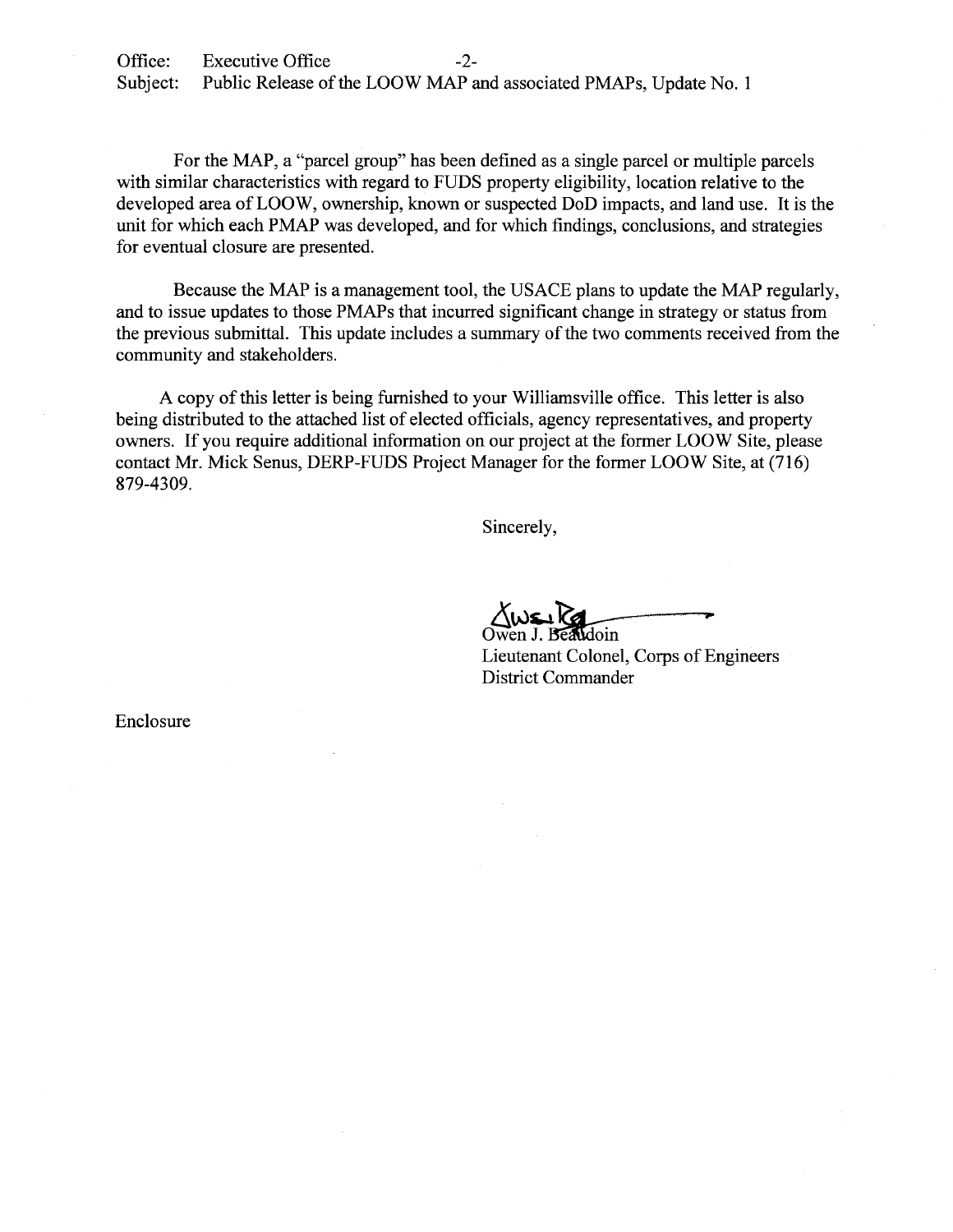

#### **DEPARTMENT OF THE ARMY**

BUFFALO DISTRICT, CORPS OF ENGINEERS 1776 NIAGARA STREET BUFFALO, NEW YORK 14207-3199

Executive Office

**MAR 0 7 2013** 

SUBJECT: Public Release of the *Lake Ontario Ordnance Works (LOOW) Management Action*  Plan and associated Property Management Action Plans (PMAPs), Update No. 1, Lewiston, New York

Honorable Charles Schumer United States Senator 322 Hart Senate Office Building Washington, DC 20510

Dear Senator Schumer:

The U.S. Army Corps of Engineers (USACE) Buffalo District is pleased to announce the availability of the *Lake Ontario Ordnance Works (LOOW) Management Action Plan (MAP)* and associated *Property Management Action Plans (PMAPs), Update No. 1.* at http://www.lrb.usace.army.mil/Missions/HTRW/DERPFUDS/LakeOntarioOrdnanceWorks on the Buffalo District website. This update includes relevant information based on investigative activities since 2010, specifically on the Lewiston Porter School District Property, the Wastewater Treatment Plant currently owned by the Town of Lewiston, and the Occidental property. Changes from the initial version of the MAP are highlighted and outlined in the document to allow the reader easier access to updated information.

The purpose of the LOOW MAP is to integrate and evaluate information from prior USACE reports and relevant non-USACE sources to establish a single comprehensive agency planning document in which USACE formally communicates findings, conclusions, and a framework to achieve the objectives of the Comprehensive Environmental Response, Compensation, and Liability Act (CERCLA) responsibilities at the former LOOW Site. The LOOW MAP is not intended to replace or serve as a formal CERCLA decision document, but rather as a planning document with an anticipated path forward for completion of the Defense Environmental Restoration Program for Formerly Used Defense Sites (DERP-FUDS) mission at the property parcels comprising the former LOOW.

The MAP presents objectives, methodologies, USACE and other federal, state, and local agency authority and responsibilities, summary of findings and strategy; and explains why and how each of the real property parcels, defined by the Niagara County Department of Real Property, were combined into "parcel groups".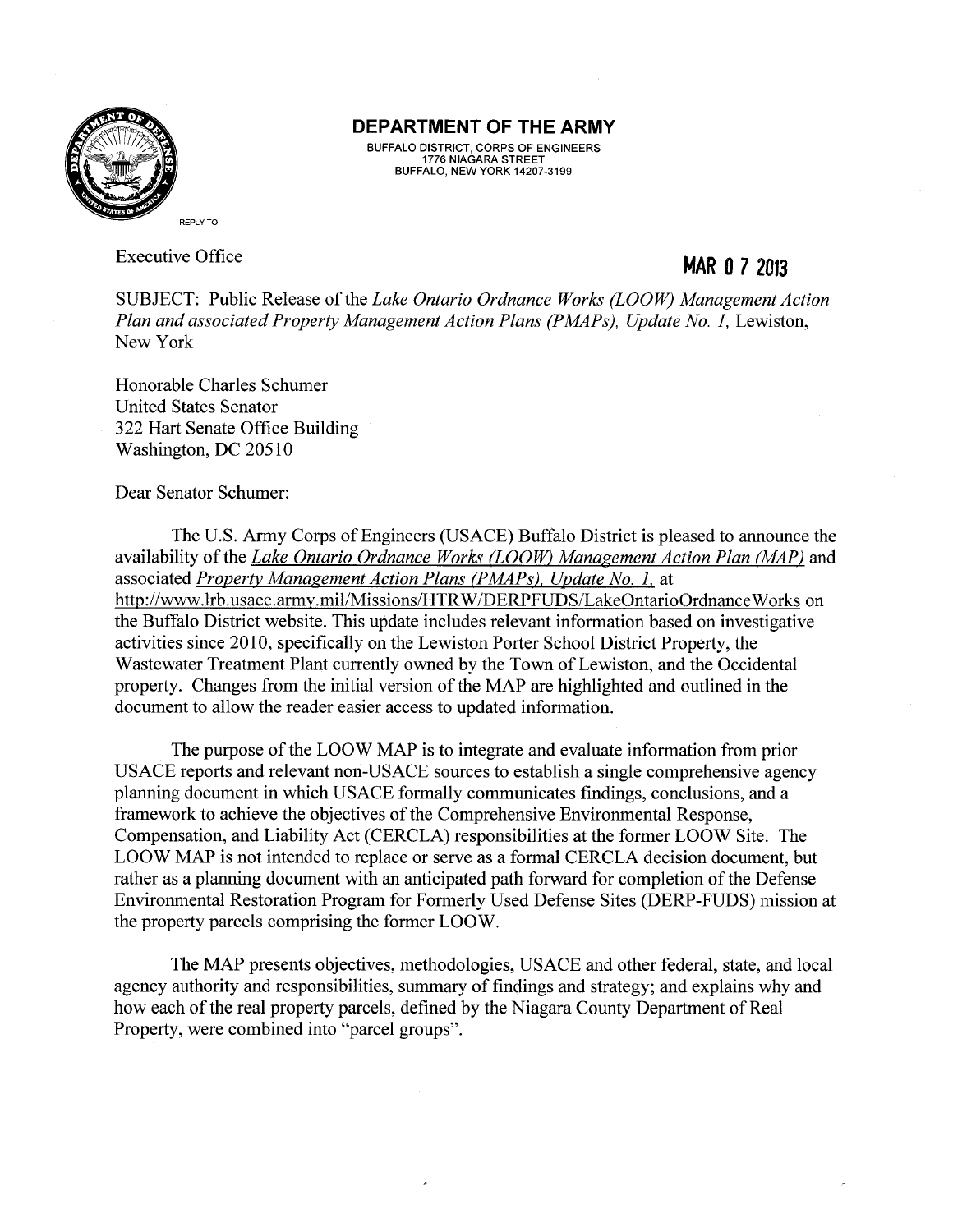Office: Executive Office -2-Subject: Public Release of the LOOW MAP and associated PMAPs, Update No. 1

For the MAP, a "parcel group" has been defined as a single parcel or multiple parcels with similar characteristics with regard to FUDS property eligibility, location relative to the developed area of LOOW, ownership, known or suspected DoD impacts, and land use. It is the unit for which each PMAP was developed, and for which findings, conclusions, and strategies for eventual closure are presented.

Because the MAP is a management tool, the USACE plans to update the MAP regularly, and to issue updates to those PMAPs that incurred significant change in strategy or status from the previous submittal. This update includes a summary of the two comments received from the community and stakeholders.

A copy of this letter is being furnished to your Buffalo office. This letter is also being distributed to the attached list of elected officials, agency representatives, and property owners. If you require additional information on our project at the former LOOW Site, please contact Mr. Mick Senus, DERP-FUDS Project Manager for the former LOOW Site, at (716) 879-4309.

Sincerely,

audoin

Lieutenant Colonel, Corps of Engineers District Commander

Enclosure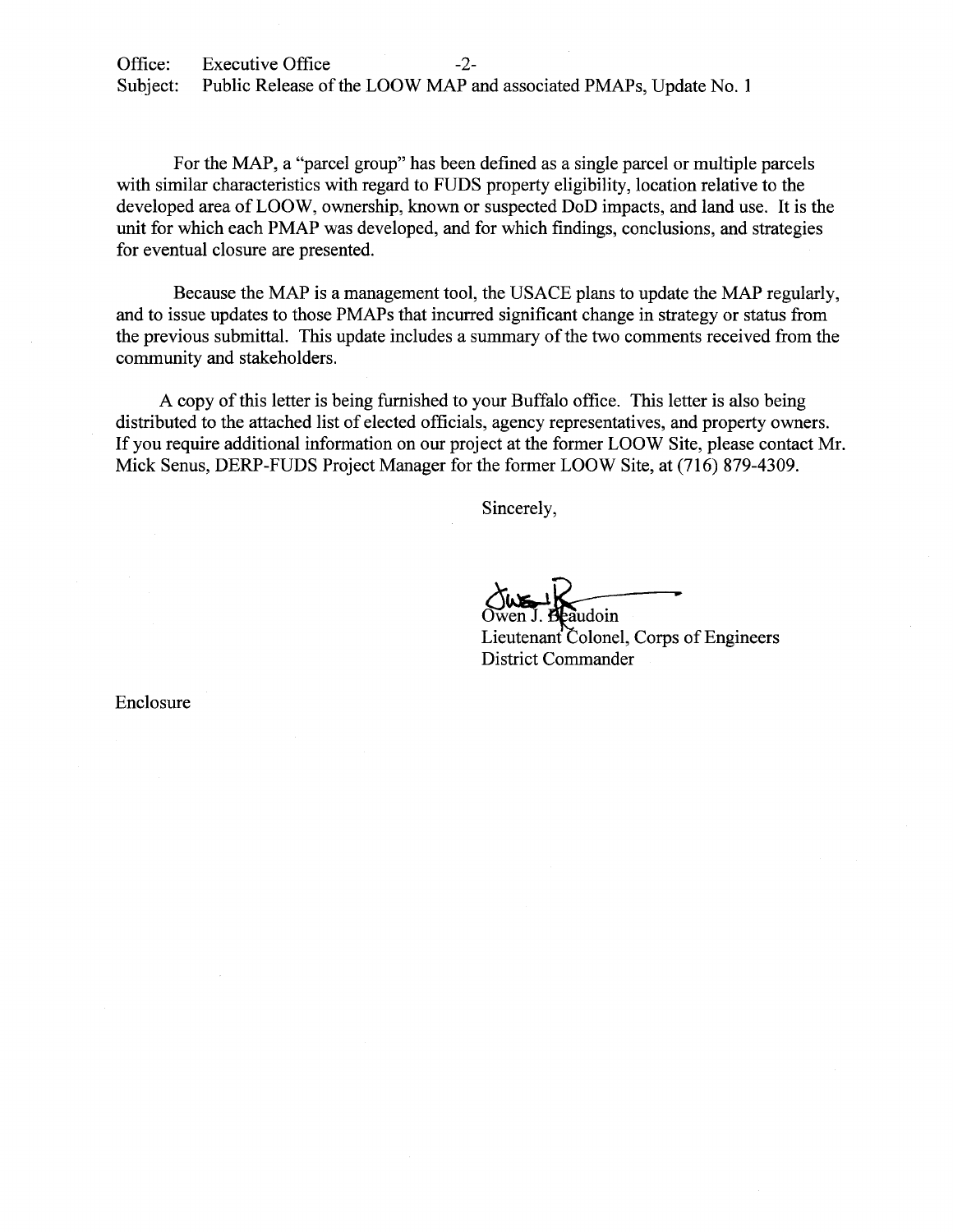

### **DEPARTMENT OF THE ARMY**

BUFFALO DISTRICT, CORPS OF ENGINEERS 1776 NIAGARA STREET BUFFALO, NEW YORK 14207-3199

Executive Office

## MAR 0 **7 2013**

SUBJECT: Public Release of the *Lake Ontario Ordnance Works (LOOW) Management Action*  Plan and associated Property Management Action Plans (PMAPs), Update No. 1, Lewiston, New York

Honorable Kirsten Gillibrand United States Senator 478 Russell Washington, DC 20510

Dear Senator Gillibrand:

The U.S. Army Corps of Engineers (USACE) Buffalo District is pleased to announce the availability of the *Lake Ontario Ordnance Works (LOOW) Management Action Plan (MAP)* and associated *Property Management Action Plans (PMAPs). Update No. 1.* at http://www.lrb.usace.army.mil/Missions/HTRW/DERPFUDS/LakeOntarioOrdnanceWorks on the Buffalo District website. This update includes relevant information based on investigative activities since 2010, specifically on the Lewiston Porter School District Property, the Wastewater Treatment Plant currently owned by the Town of Lewiston, and the Occidental property. Changes from the initial version of the MAP are highlighted and outlined in the document to allow the reader easier access to updated information.

The purpose of the LOOW MAP is to integrate and evaluate information from prior USACE reports and relevant non-USACE sources to establish a single comprehensive agency planning document in which USACE formally communicates findings, conclusions, and a framework to achieve the objectives of the Comprehensive Environmental Response, Compensation, and Liability Act (CERCLA) responsibilities at the former LOOW Site. The LOOW MAP is not intended to replace or serve as a formal CERCLA decision document, but rather as a planning document with an anticipated path forward for completion of the Defense Environmental Restoration Program for Formerly Used Defense Sites (DERP-FUDS) mission at the property parcels comprising the former LOOW.

The MAP presents objectives, methodologies, USACE and other federal, state, and local agency authority and responsibilities, summary of findings and strategy; and explains why and how each of the real property parcels, defined by the Niagara County Department of Real Property, were combined into "parcel groups".